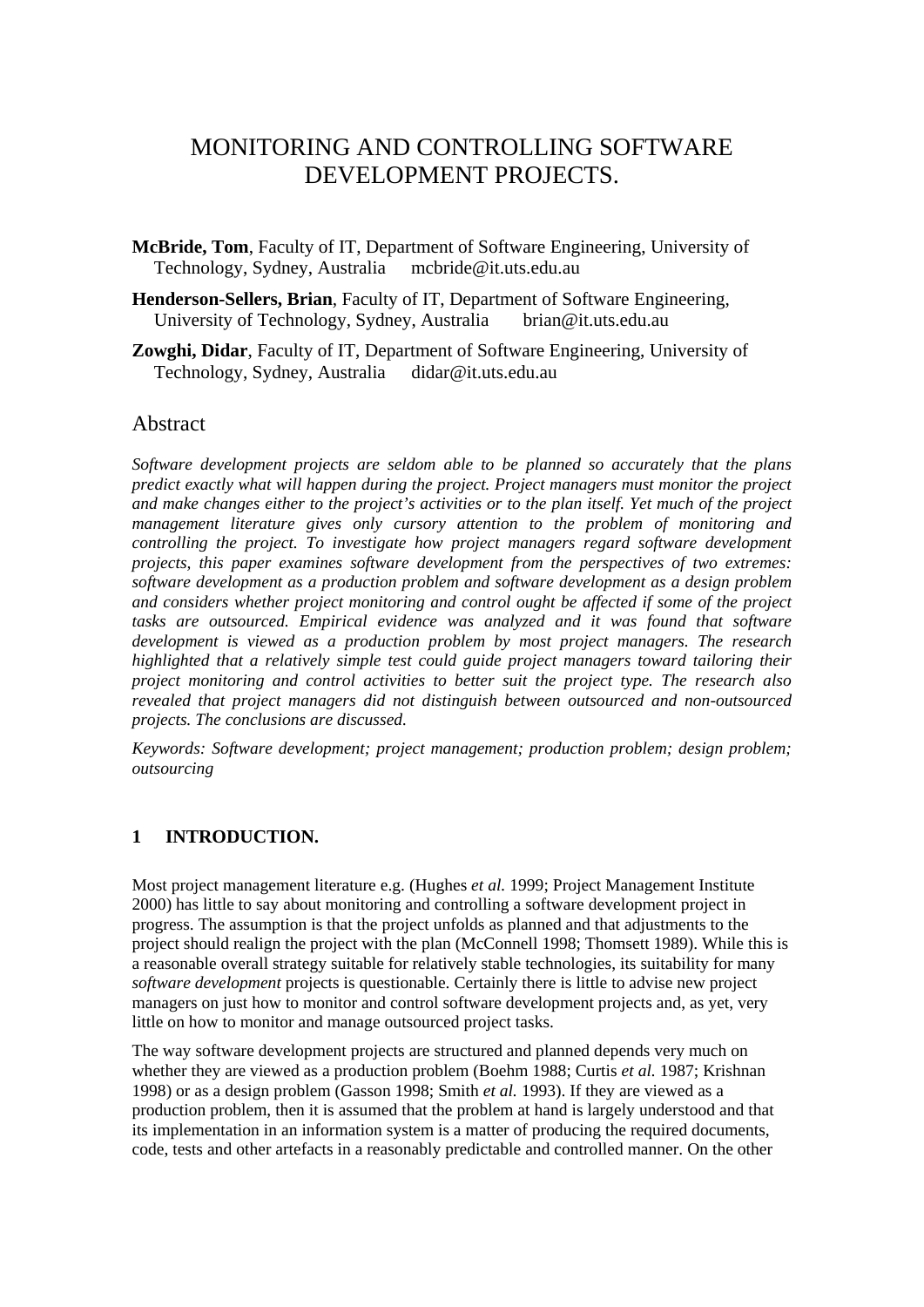hand, if a project is viewed as design problem for which the solution is unknown and far from certain, there will be more emphasis on understanding and solving the problem at hand and less emphasis on steady progress toward project completion.

If the monitoring and control contingencies of outsourced project tasks differ significantly from those of non-outsourced project tasks then failure to modify monitoring or controlling practices poses a risk to achieving the project's goals.

The main contributions of this paper are the conclusions that most projects are structured, monitored and controlled as if they are production problems and that project managers do not distinguish between projects with outsourced tasks and projects with no outsourced tasks. By applying a relatively simple test, project managers could tailor their project monitoring and control activities to better suit the project type.

This paper is structured as follows. Section 2 describes the general characteristics of production problems, and how they would be monitored and controlled. Section 3 describes the general characteristics of design problems, and how they would be monitored and controlled. Section 4 briefly examines the expected effects of outsourcing and Section 5 proposes the research question then describes the research method used to answer it. Threats to validity are discussed in Section 6 and conclusions are presented and discussed in Section 7.

# **2 PRODUCTION PROJECTS.**

*"* 

There are a range of production processes varying from mass production through to one-of-akind product production. With mass production, the objective is to produce a perfect product every time. The production process should become a steady state with highly predictable processes, both automated and manual. Changes in the processes have measurable effects on either the processes or the finished product. The key activities toward achieving a highly predictable process are given in an introduction to process characterization (Croarkin *et al.*  $2002$ :

- *"\* identify the key inputs and outputs of a process*
- *\* collect data on their Behavior over the entire operating range*
- *\* estimate the steady-state Behavior at optimal operating conditions and*
- *\* build models describing the parameter relationships across the operating range*

The result of this activity is a set of mathematical process models used to monitor and improve the process.

Production that is less frequently repeated in the sense of, for example, building construction is characterized by extensive schedule planning to reduce unknowns. Then, scheduled activities are executed in pursuit of the final goal (Muller 1982; Yates *et al.* 1982). Essential to this type of planning is that the techniques used are well known and the problems to be solved have precedent solutions.

Many writings on project management reflect this, frequently assumed, production approach to software development (Bauch *et al.* 2001; Boehm *et al.* 2000; Hughes *et al.* 1999; ISO 16326 1999; McConnell 1998; Project Management Institute 2000; Scarola *et al.* 1982; Thomsett 2002). The assumption is that planning will be done once and, with only minor corrections, will accurately predict how the project will be carried out. This requires detailed estimates of how long each task will take and the resources required for its completion. It is argued that, with the software development project divided into component parts, it becomes possible to treat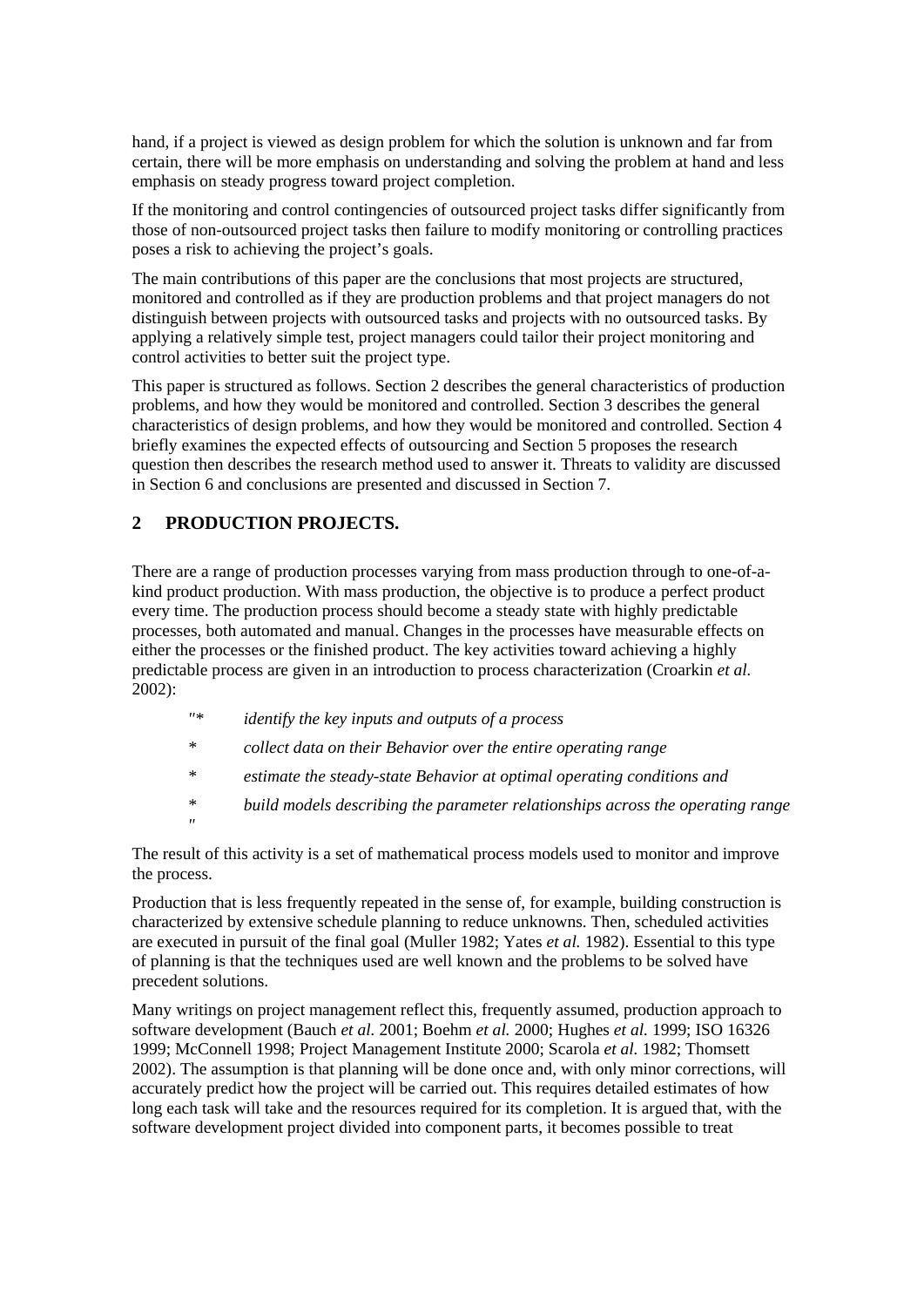software development as an engineering process, amenable to standard monitoring, management and improvement techniques (Humphrey 1994; 1989; 2000).

2.1 Monitoring production projects.

If software development is viewed as a production process and the project is encapsulated in a planned schedule of activities, there is likely to be an emphasis on monitoring the project against planned progress. The delivered artefacts may be evaluated to determine whether or not the task was completed as planned and whether they are of acceptable quality. Monitoring software development projects in this way is quite common (Hughes *et al.* 1999; McConnell 1998; SEI 2000; Thomsett 1989).

#### 2.2 Controlling production projects.

Corrective actions, arising from observations made during project monitoring, tend to realign the project progress with the planned progress. The most common modification to project tasks is to work longer hours or, less popularly, to add more people to the task in an attempt to bring the project back to the planned schedule. Adding people to a late task doesn't always work and, as pointed out by Brooks (Brooks 1995), can delay the task still further. Moving work from one task to another, or from one group to another, to balance out the work load is also a common corrective action. However, if none of those can be accomplished then the scope of work can be reduced to something that can be achieved in the scheduled time or else the scheduled time is expanded to accommodate the scope of work (Project Management Institute 2000; SEI 2000).

# **3 DESIGN PROJECTS.**

The way in which a software development project should be treated as an exercise in design is viewed differently by different groups. A systematic approach developed by Chen (2002) in the context of Engineering Science believes that there are a finite number of steps that will obtain a design solution. However, Chen argues that the representation of the domain knowledge lies at the heart of the design problem. This accords with Gasson (1998) and Curtis (1987) who see the design problem as one of understanding the problem, which would necessarily involve the problem's representation. Smith and Browne (1993), however, believe that the elements of design problems are more than its representation, however important, and include goals, constraints, alternatives, representations and solutions.

The design process is widely seen as a collaborative process that is largely opportunistic rather than orderly (Chen 2002; Curtis *et al.* 1987; Gasson 1998; Henderson *et al.* 1992). Performance is understood in terms of how individuals systematically affect the behaviours of each other (Henderson *et al.* 1992). Gasson further argues that the traditional model, based on the rational model of problem solving and involving problem decomposition, requires that all the requirements are defined before problem decomposition begins. Obviously, this is seldom true when, on average, only 58% of requirements are specified before beginning product design (Thomke *et al.* 1998).

Volatile requirements compound the problem of designing software systems but should not be confused with the design itself. Volatile requirements for a comparatively well understood problem present different challenges than stable requirements for a new and little understood problem. It is entirely possible that both challenges can be addressed by the same mechanism, that of various forms of agile development (Beck 1999; 2000; Fowler 2003; Highsmith *et al.* 2001; Moore 2001). Agile development is usually distinguished from "plan-driven" development (Boehm *et al.* 2004).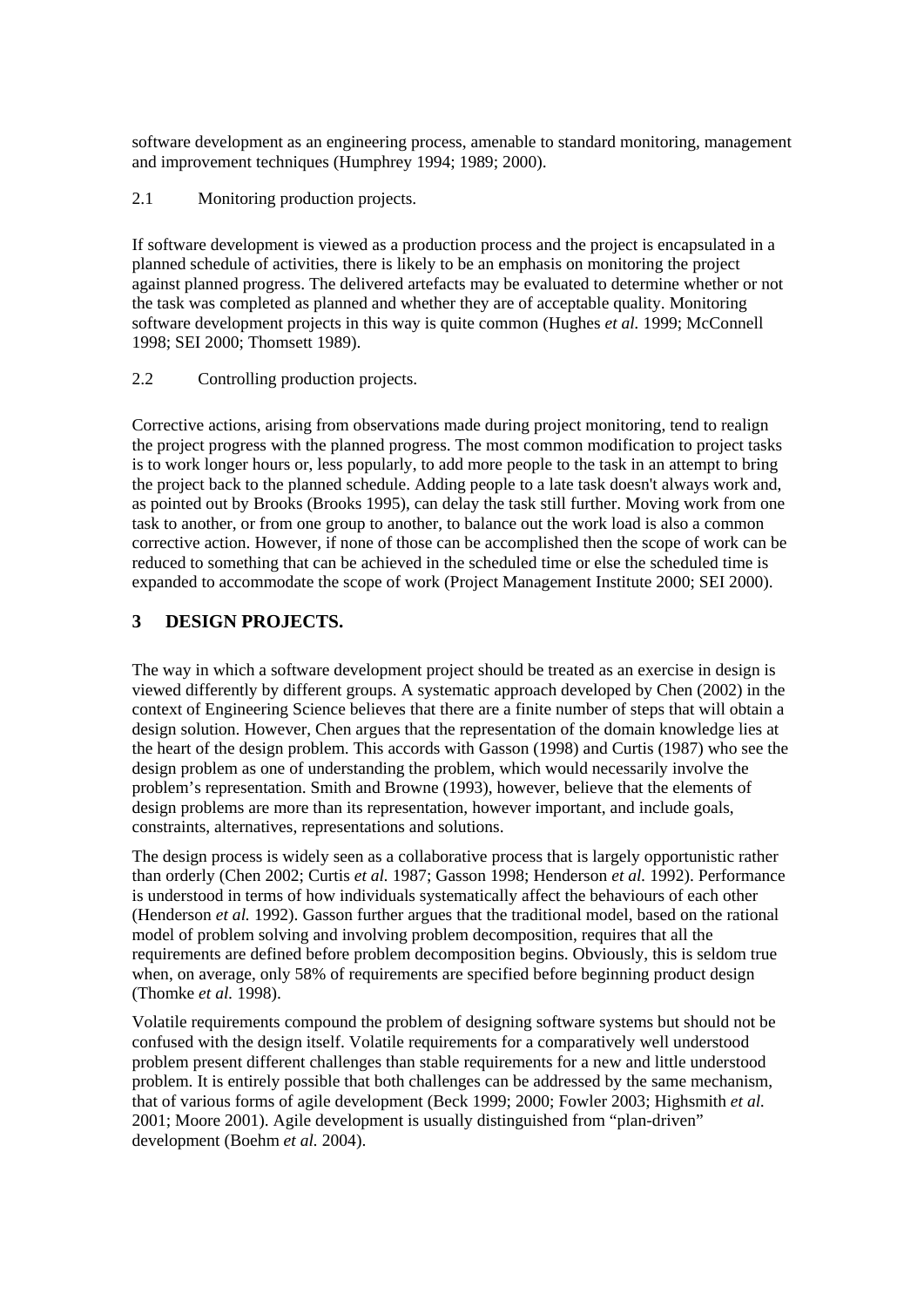### 3.1 Monitoring design projects.

Gasson (1998) observed that the nature of design is an alternating cycle of opening up the design problem and narrowing down potential solutions. This process terminates "*when the majority of the design team feel that the distributed design model matches their individual design model in sufficient detail"*. In other words, the team believe the design has converged. Jagodinski *et al*. (1997) observe that planning and control in the early stages of design "*places more demands on seat-of-the-pants control which requires tacit knowledge and meta knowledge acquired through experience*."

Such subjective measures do not generally sit well with software development professionals who are only too aware that such measures tend to be optimistic (Brooks 1995; McConnell 1998). Sooner or later the subjective assessment must be tested. Brooks observed that the "*incompleteness and inconsistencies of our ideas only become clear during implementation*." Life cycles that develop the system in stages achieve such objective demonstrations, and their use seems likely to be favoured when the problem to be solved is not well understood.

Monitoring is then performed on two levels. The first level is the day-to-day interactive monitoring of tasks related to the project plan's work breakdown structure. This monitoring only checks if the planned tasks are being carried out and completed as intended. The second level is through the structure of the project life cycle which, if incremental in some way, affords opportunities to examine whether the work completed so far demonstrates increasing an understanding of the problem.

3.2 Controlling design projects.

Managing, that is, taking action over something revealed during monitoring, is likely to reflect what was monitored. Agile projects afford two types of monitoring; interactive and structural. Interactive monitoring is monitoring of progress compared to a plan, possibly for the particular increment. It is likely to be the familiar task-oriented corrective actions to realign the tasks with the planned activities for the particular increment or release. Structural monitoring occurs at each increment boundary, either at the start or the end. It reviews such things as the state of the requirements and lessons learnt from the recently completed work. It will result in broader corrective actions to the already developed product or the intended product development. Beck (1999) and Highsmith and Cockburn (2001) refer to this as the feedback cycle and advocate that it should be as short as possible.

# **4 OUTSOURCED PROJECTS**

Many software development projects now have some element of outsourcing in them. This may be that some component of the system is being developed by another organization, a particular specialization is performed by another organization, a particular part of the development life cycle is performed by a separate organization or a number of other possibilities. One of the problems for project managers is how they monitor and control outsourced activities when their visibility into and authority over those activities is constrained.

#### 4.1 Monitoring outsourced development

The general problem of organizational monitoring and control was considered by Ouchi and Maguire (1975) and later modified for application within agency theory (Eisenhardt 1989). This considers the problem of cooperating parties having different goals and different division of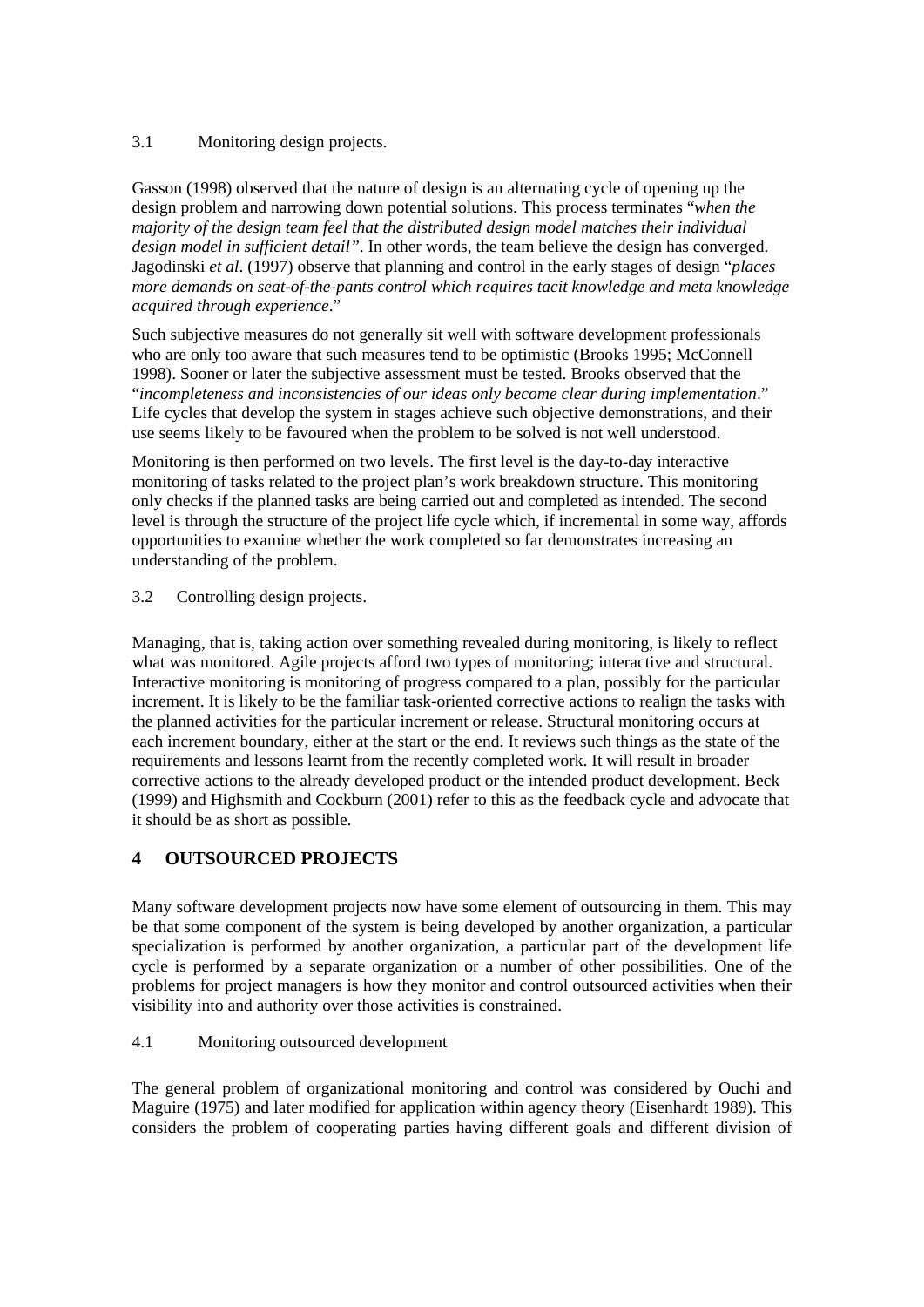labour. It is directed at the relationship where one party (the principal) delegates work to the other (the agent) who performs that work.

The ability to monitor the work depends on the visibility into the work, the uncertainty of the work and the understandability of the transformation processes used to perform the work. A project manager is less able to monitor a task performed by another organization and less able to verify that what they may be told about the progress of the task is, in fact, true.

#### 4.2 Controlling outsourced development

The different forms of control could be classified as output control in which tasks were controlled through rewards tied to the task outcomes, behaviour control in which rewards were tied to conformance to specified behaviours, and input control in which attention was paid to recruiting and training. Ouchi described clan control in which members of the clan subscribe to the same goals and modify their behaviour to achieve those goals (Ouchi and Maquire 1975). A variant of this, self control, has also been proposed in which a person controls their own behaviour according to their beliefs about how the task should be performed (Kirsch 1996).

In both control theory and agency theory reduced visibility into the performance of the work and greater uncertainty over the outcome of the work being performed favours output control.

# **5 RESEARCH QUESTION.**

Software development projects are not so homogeneous and not so simple that they can be treated as if they were all one type or another, but it can be helpful to consider extremes of characterization to gain some insights. On the one extreme, software development processes could be considered as production process where most aspects of the problem to be solved are known and all that is required is to actually do the work. This would match the comparison that McConnell (1993) makes to constructing a building. At the other extreme, software development could be considered as a design problem where very little is known about how to solve any particular problem.

If software development conformed to either of these extremes, how would a software project be monitored and how would it be managed? When the problem to be solved is thought to be well understood, a plan-based approach is more likely to be adopted. Project monitoring will be schedule-based, such that adjustments to the project are likely to realign the project with the plan.

When the problem to be solved is not well understood, a phased or agile life cycle uses the normal project management and monitoring techniques while allowing the problem solution to emerge over the longer review cycle of the increments or phases.

#### 5.1 Research question

The research questions are then:

*Do organizations and project managers monitor and control their projects as production problems or design problems*?

*Do project managers monitor and control outsourced projects or outsourced project tasks differently than non-outsourced projects and tasks?*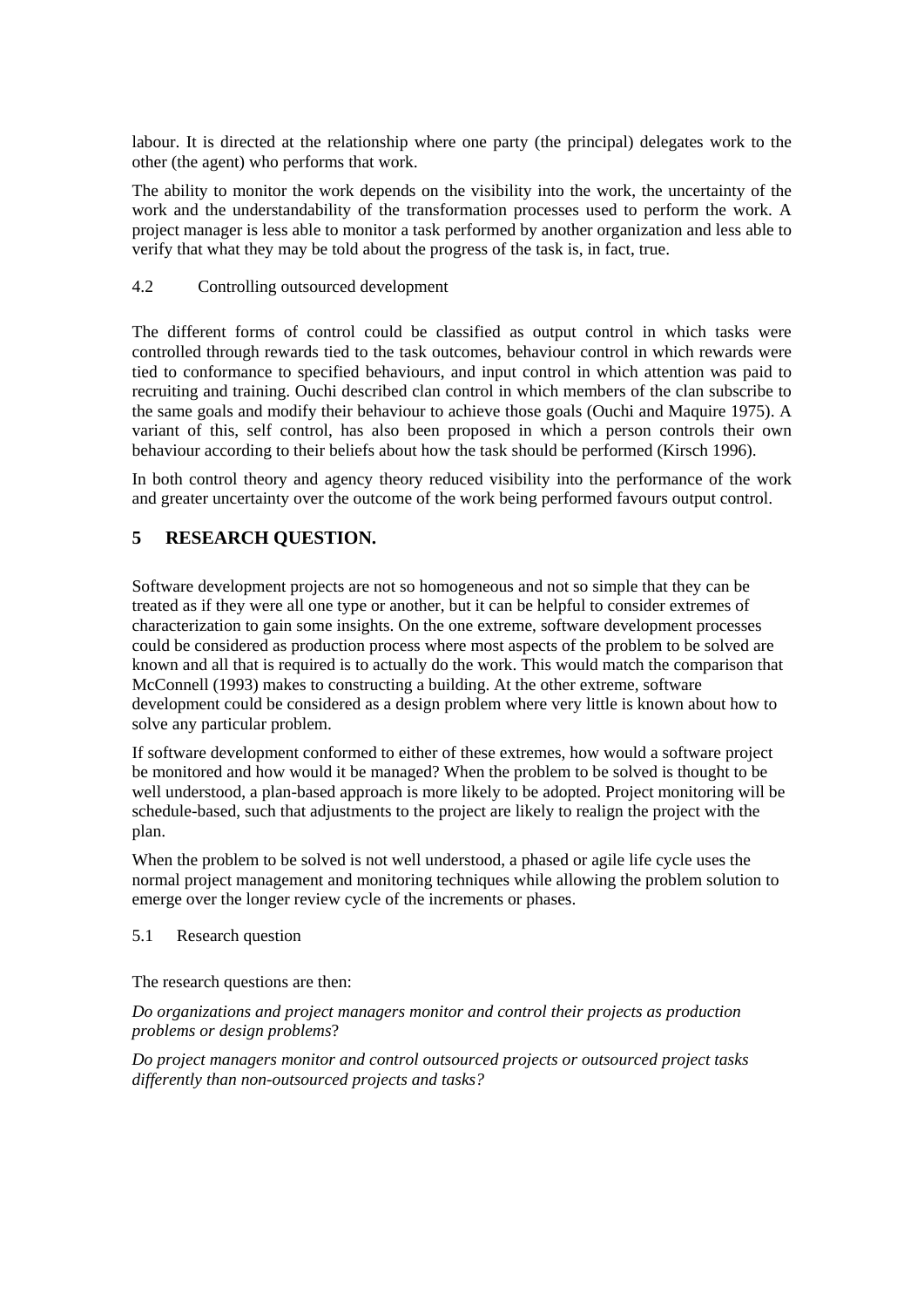#### 5.2 Research method.

Structured interviews were conducted with project managers from software development organizations in Sydney, Australia, between February and September 2003. Organizations were approached initially by phone and asked if there was a project manager involved in software development and willing to be interviewed. Structured interviews allowed questions and responses to be clarified, or amplified, during the interview and also allowed for unexpected information and findings to emerge rather than directing responses to preconceived models.

### 5.3 Sample characteristics.

#### *5.3.1 Organizational size*

Organizational size was judged largely on the number of personnel. This estimate included the whole organization, not just the software development part, because past experience indicates that a small division within a large organization more closely resembles the large organization than a small, independent company of similar size to the division. Table 1 gives the distribution of organization size.

| Small $(< 30$ staff)                       | 11 |
|--------------------------------------------|----|
| Medium $(31 – 120)$                        |    |
| Large $(>120 - 1000)$ single organization) | 3  |
| Multinational $(>1000$ or Multinational)   | 12 |

*Table I: Organization size* 

#### *5.3.2 Process maturity.*

The process maturity is a very approximate guide based on the ISO 15504 (SPICE) or CMMI scale of process maturity. Process maturity ratings are given in Table 2. The single instance of a maturity level of 5 came from an organization that had recently undergone a CMMI assessment and was accredited with that level. Organizations were adjudged at level 3 if they were ISO 9001 accredited or had undergone a SPICE or CMMI assessment and had achieved that rating. Level 2 was assigned if the organization had documented software development processes, particularly those dealing with project management and document control.

| Informal - Level 1   |  |
|----------------------|--|
| Managed - Level 2    |  |
| Defined - Level 3    |  |
| Measured - Level 4   |  |
| Optimizing - Level 5 |  |

*Table II: Process maturity* 

5.4 Monitoring the project.

Subjects were asked how they monitored the project, either to see that it was going right or to detect if it was going wrong. The responses are summarized in Figure 1. The majority used some form of progress measure such as milestones as the first indication that something in the project needed attention.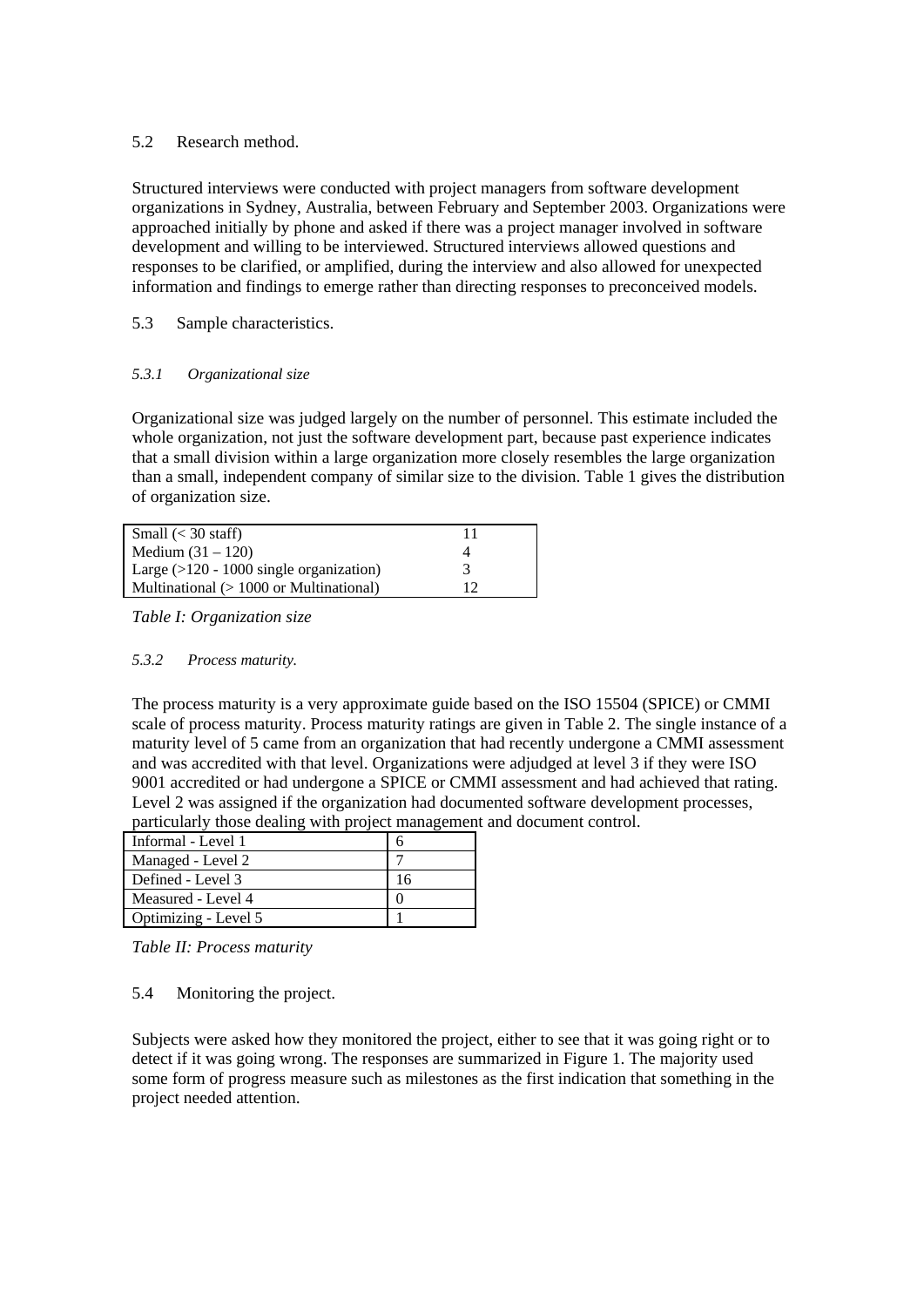

*Figure 1: Project monitoring technique* 

Approximately half of the subjects reported using expert judgment to monitor the state of the project while 80% used some form of progress measure, either milestones or comparison to a schedule. Very few, only 20%, reported using some form of earned value to monitor the project's progress against plan or the need to modify the plan. Other devices such as monitoring the growth and decline of defects or monitoring risks were seldom mentioned as part of project monitoring.

In response to tasks taking longer than planned, the most common response was to add resources (63%) followed by reassigning planned work to another part of the schedule such as a later increment (43%).

5.5 Meeting the schedule.

When asked if functionality would be dropped or rescheduled, 16.7% responded that functionality would always be retained, while 63.3% responded that changes in functionality would be negotiated with the stakeholders. A similar question about trading quality (in terms of the number of known defects in a delivered product) against schedule, 36.7% responded that quality goals were never relaxed to meet the schedule. 30% of the respondents said that changes in the quality goals would be negotiated with the stakeholders while 20% of respondents said that it would be the engineers who would decide whether to compromise the delivered quality to meet a delivery schedule.

For performance goals, 13.3% of respondents said that no such goals were ever set, 30% said that performance goals were never relaxed once set while 33% said that performance goals, like quality and functionality, would be negotiated with stakeholders. These responses are summarized in Figure 2.

Only one respondent declared that neither functionality nor quality nor performance goals were relaxed. The schedule simply expanded and, since the project was to develop a first release of a product, there was the capacity to choose to do this.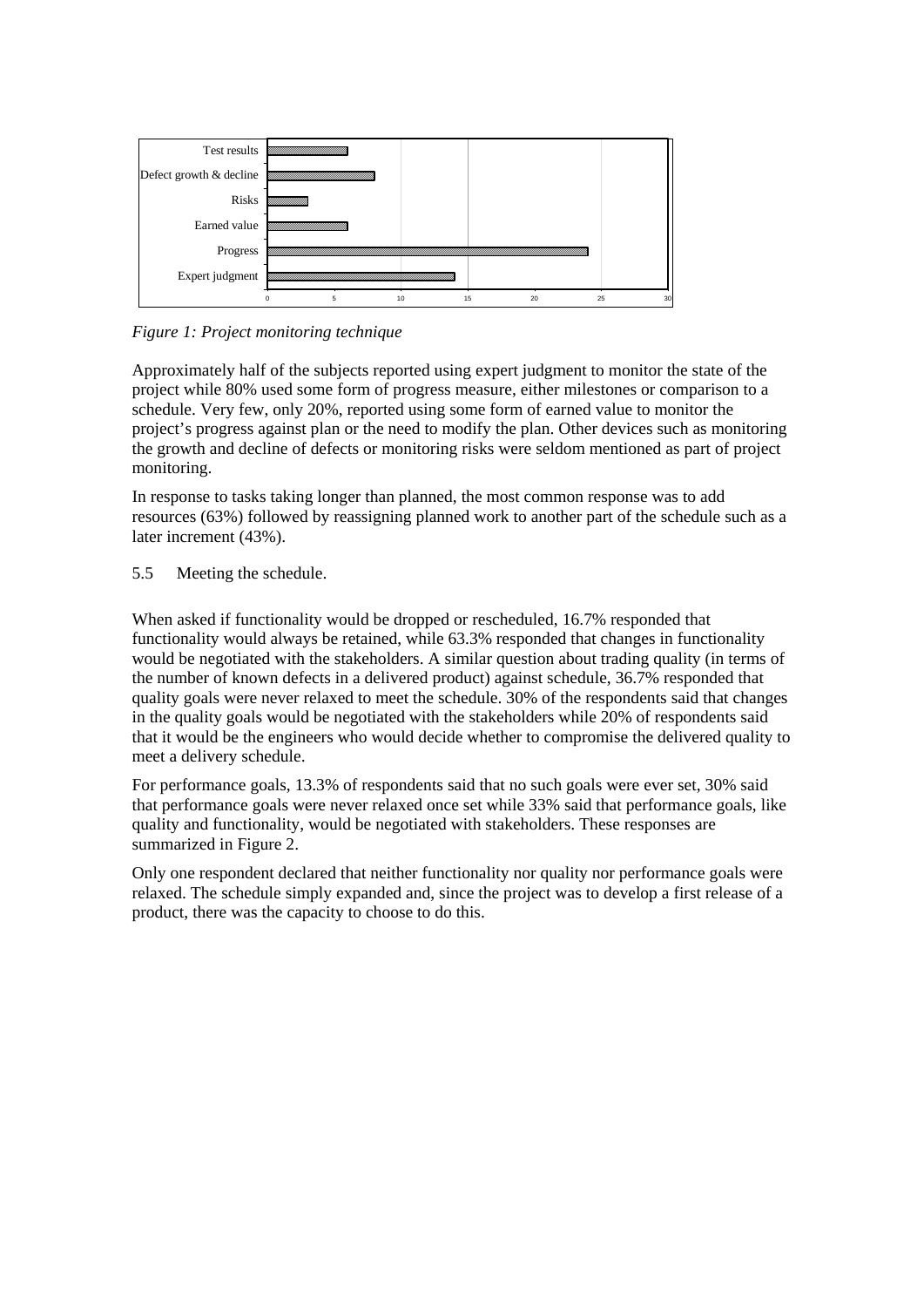

*Figure 2: Goals compromised to meet schedule commitments* 

#### *5.5.1 Team meetings*

All but two respondents said there was a regular project team meeting, usually weekly. Such meetings were not necessarily in person because some of the teams were dispersed. The main subjects discussed at the team meetings are summarized in Figure 3.



*Figure 3: Subjects discussed at team meetings* 

Many project managers also hold regular formal meetings with their management or with the customer (53%), or write a report for distribution to their management (20%).

5.6 Production or design.

An estimated novelty rating was developed and assigned to each application. Novelty was rated simply as low, medium, high.

- If the application was well known and being implemented using familiar technology, the assigned rating was low. An example would be an accounting application being customized for a specific customer or a new version of a product.
- Familiar applications using familiar technology, but pushing the boundaries slightly was rated as medium, for example, developing an internet based accounting system.
- A new application that involved new ways of doing business delivered using newer technology such as an internet based application in a new business area, was rated high.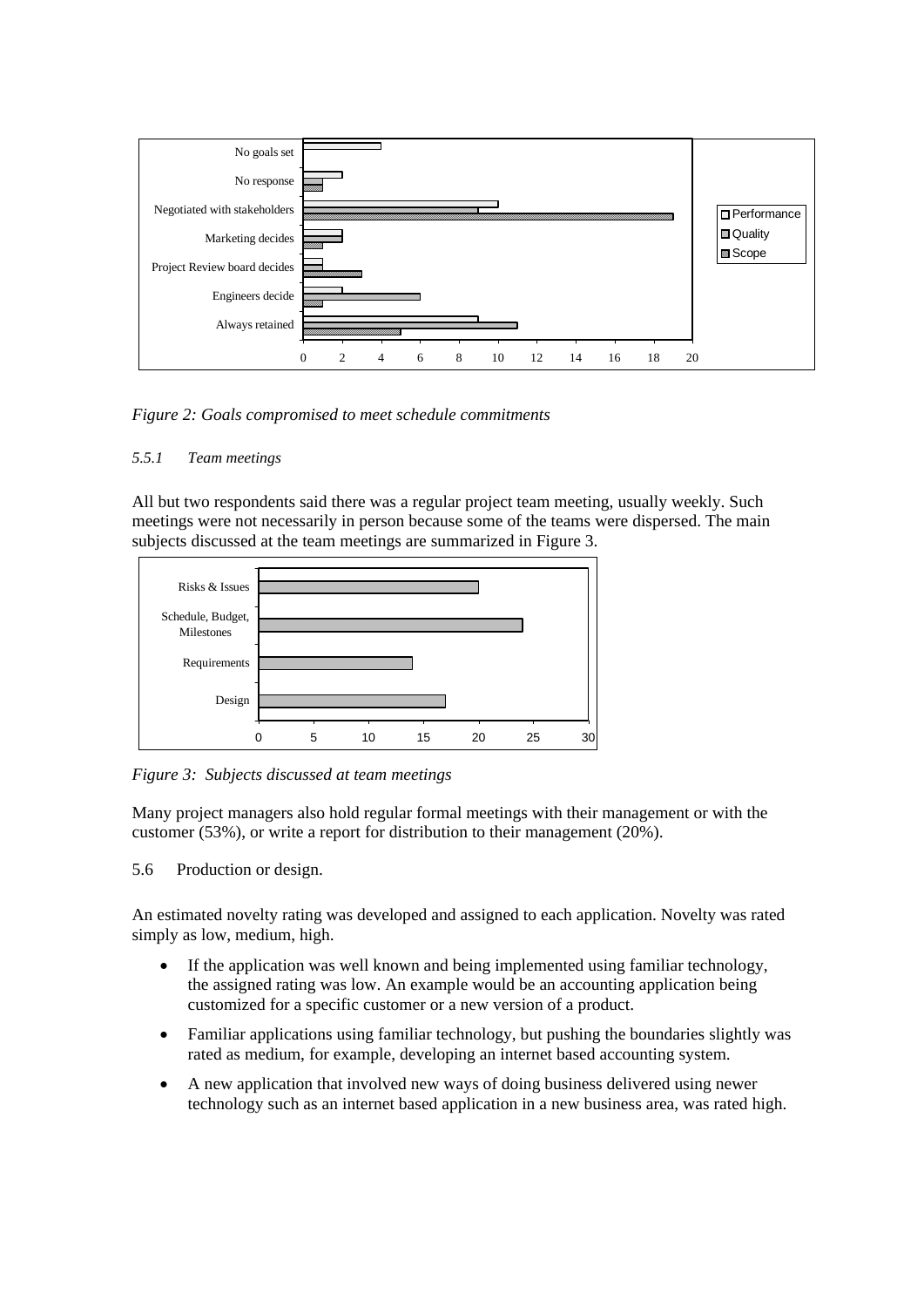Discussing design issues at team meetings was not correlated with novelty. No project manager specifically listed "understanding the problem" or conveyed a similar sense of gaining increased confidence in the correctness of the design or solution being implemented.

5.7 Monitoring and controlling outsourced projects.

Some projects did no outsourcing at all, some engaged contractors for at least some of the work and some organizations fully outsourced at least part of the work. The distribution of these among the sample is shown in [Table III](#page-8-0).

|                  | Count |
|------------------|-------|
| No outsourcing   |       |
| Contractor used. |       |
| Some outsourcing | 15    |
| Total            |       |

<span id="page-8-0"></span>*Table III:Outsourcing frequency* 

The survey included a section that asked about monitoring and controlling outsourced projects. After a small number of interviews it became apparent that project managers did not distinguish, or at least said they didn't distinguish, between outsourced and non-outsourced projects. In subsequent interviews the subjects, having responded to questions about project management, were asked if outsourced projects or tasks were treated any differently. Invariably the response was that there was no difference in how outsourced tasks were monitored or managed.

# **6 THREATS TO VALIDITY.**

*Small sample size.* The sample was relatively small at 29 and many statistical tests suffered from having insufficient cell counts, usually less than 10.

*Non-random sample.* The participating organizations were those listed in the Sydney, Australia, Yellow Pages who agreed to be interviewed when approached by telephone. Soliciting started at the beginning of the list of those organizations listed under "Computer Software and Packages" and proceeded until sufficient data had been gathered to provide a useful, if limited, source. Such *accidental sampling* is considered to have very weak external validity and likely to be biased (Trochim 2001).

*Weak external validity*. Organizations with low maturity, chaotic project management processes are less likely to be willing to reveal to a researcher just how they manage, or don't manage, projects. Consequently, the findings of this research are likely to be biased toward the more mature organizations. However, given the conclusions, the weak external validity is of less importance.

*Localized sample*. The research sample was from organizations in Sydney, Australia. While there were a significant number of multinational organizations in the sample, it is possible that the same research findings are localized and the study would need to be replicated in another country to test this.

# **7 CONCLUSIONS AND DISCUSSION.**

We have described the characteristics of a production process and how it would be monitored and controlled in Section 2, described the characteristics of a design problem and how it would be monitored and controlled in Section 3, briefly described how outsourcing could be expected to affect project monitoring and control, and described the research question along with the method used to investigate it in Section 5.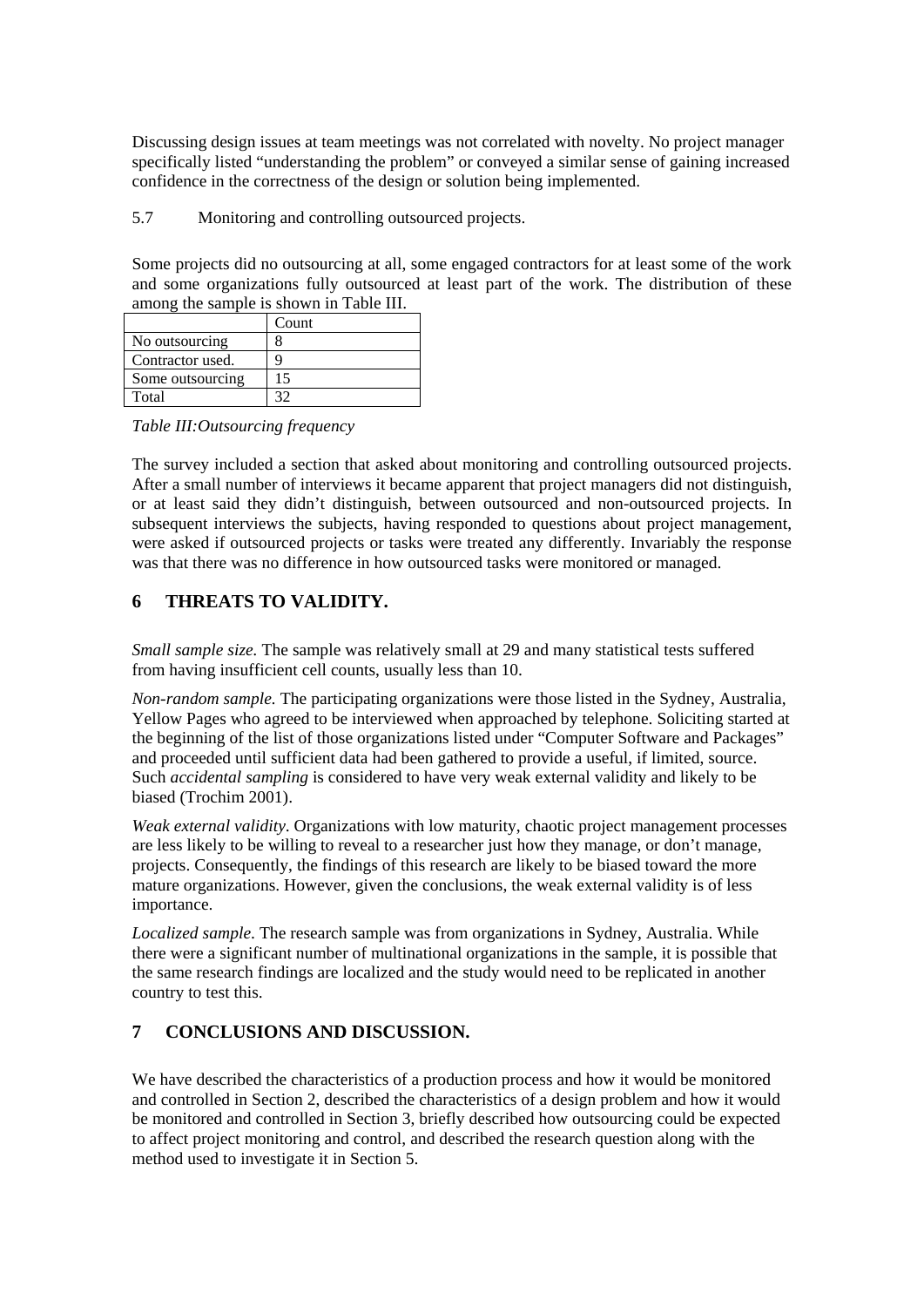From the research results, we conclude that the majority of interviewed project managers managed their projects as if they were production problems rather than design problems. That is, the assumption was that the problem was amenable to decomposition and solvable with known or readily available techniques. This is despite Gasson's assertions that most software development projects should be treated as if they were design problems rather than production problems if only because the requirements are so volatile (Gasson 1998).

There was very little evidence, statistical or anecdotal, that software development projects in this research sample present novel problems, problems that require periodic checks on how well the project team understood the problem itself and problems that require progress measures of awareness toward an acceptable, implementable solution.

There was no evidence to suggest that project managers monitored and controlled outsourced projects or tasks any differently than non-outsourced projects or tasks. There are several possible explanations for this. Monitoring and controlling practices could be sufficiently robust that there is no need to differentiate. It could also be that software development professionals subscribe to substantially the same goals, thus form a clan that does not require extensive control. However, case histories (Nicholson *et al.* 2001) and experience reports (Borchers 2003) suggest otherwise. Further research would be needed to investigate whether project managers in fact treated outsourced projects differently despite their perception to the contrary, or whether outsourcing causes changes in project management practices that are then applied to all projects.

7.1 Importance of the conclusions.

In this research sample, most software development problems were neither new nor unique. They did not require special project monitoring and controlling. Project managers did not evaluate problem novelty before planning the project and did not consciously change their intended methods because of it. It seems sufficient for project managers to monitor adherence to the project plan and to correct any deviations from that plan with no expectation of significant replanning. A simple, if crude, measure of novelty could be used during project planning to decide whether the project should be treated as a design or production problem. Project monitoring and control could then be tailored accordingly.

#### 7.2 Acknowledgements

This is Contribution number 04/15 of the Centre for Object Technology Applications and Research and was originally presented, in a shorter form, at the EMCIS2004 conference.

### References

- Bauch, G. T. and C. A. Chung (2001). 'A Statistical Project Control Tool for Engineering Managers.' *Project Management Journal* **32**(2): 37-44.
- Beck, K. (1999). 'Embracing change with extreme programming'. *Computer* **32**(10): 70-77.
- Beck, K. (2000). 'Extreme Programming Explained', Addison-Wesley.
- Boehm, B. and R. Turner (2004). 'Balancing Agility and Discipline: A Guide for the Perplexed', Addison-Wesley Pub Co.
- Boehm, B. W. (1988). 'A spiral model of software development and enhancement'. *Computer* **21**(5): 61-72.
- Boehm, B. W., C. Abts, et al. (2000). 'Software Cost Estimation with Cocomo II'. Upper Saddle River, New Jersey, Prentice Hall PTR.
- Borchers, G. (2003). 'The software engineering impacts of cultural factors on multi-cultural software development teams'. *Proceedings of the 25th international conference on Software engineering*, Portland, Oregon, IEEE Computer Society.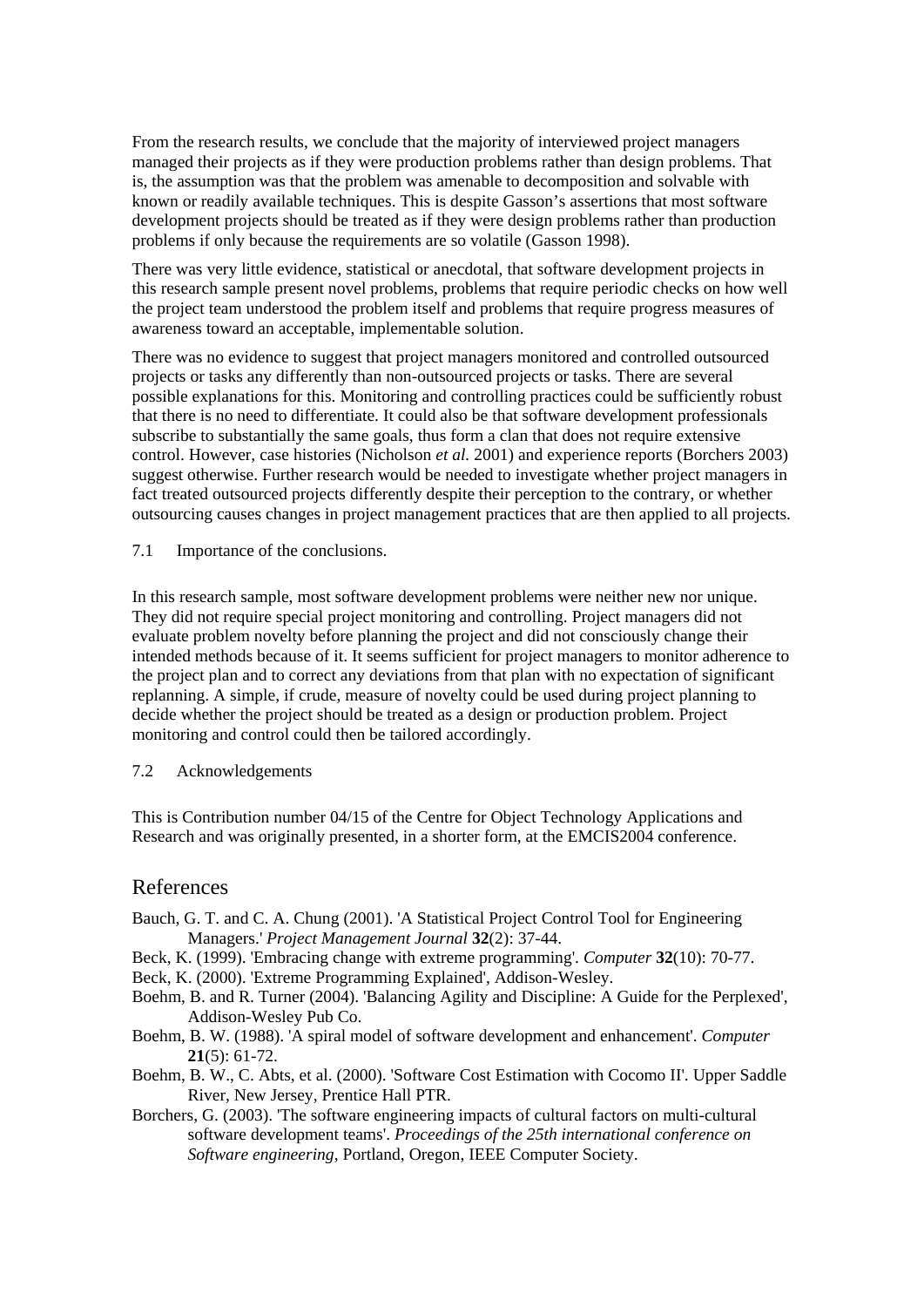Brooks, F. P., Jr (1995). 'The Mythical Man-Month', Addison Wesley Longman.

- Chen, D. (2002). 'Developing a theory of design through a multidisciplinary approach'. *IEEE International Conference on Systems, Man and Cybernetics*, Bordeaux, France, IEEE Computer Society.
- Croarkin, C. and P. Tobias (2002). 'Engineering Statistics Handbook'. Available: <http://www.itl.nist.gov/div898/handbook/index.htm>, Accessed 3 November, 2003
- Curtis, W., H. Krasner, et al. (1987). 'On building software process models under the lamppost'. *Proceedings of the 9th international conference on Software Engineering*, Monterey, California, IEEE Computer Society Press.
- Eisenhardt, K. M. (1989). 'Agency Theory: An Assessment and Review'. *Academy of Management Review* **14**(1): 57-74.
- Fowler, M. (2003). 'The New Methodology'. Available: <http://www.martinfowler.com/articles/newMethodology.html>, Accessed October 2003
- Gasson, S. (1998). 'Framing design: a social process view of information system development'. *International Conference on Information Systems*, Helsinki, Association for Information Systems.
- Henderson, J. C. and S. Lee (1992). 'Managing I/S Design Teams: A control Theories Perspective'. *Management Science* **38**(6): 757-777.
- Highsmith, J. and A. Cockburn (2001). 'Agile software development: the business of innovation'. *Computer* **34**(9): 120-127.
- Hughes, B. and M. Cotterell (1999). 'Software Project Management', McGraw-Hill.
- Humphrey, W. (1994). 'A Discipline for Software Engineering', Addison-Wesley Pub Co.
- Humphrey, W. S. (1989). 'Managing the Software Process', Addison-Wesley Publishing.
- Humphrey, W. S. (2000). 'The Team Software Process', Software Engineering Institute**:** 37.
- ISO 16326 ISO/IEC 16326:1999:1999 Software engineering Guide for the application of ISO/IEC 12207 to project management
- Jagodzinski, P., R. R. Parsons, F., et al. (1997). 'Use of ethnography to acquire an insider's view of engineering design teams'. *Workshop on Soft Approaches to Product Introduction Improvement*, Birmingham, UK, IEEE.
- Kirsch, L. J. (1996). 'The Management of Complex Tasks in Organizations: Controlling the Systems Development Process.' *Organization Science* **7**(1): 1-22.
- Krishnan, V. (1998). 'Modeling ordered decision making in product development'. *European Journal of Operational Research* **111**(2): 351-368.
- McConnell, S. (1993). 'Code Complete'. Redmond, Microsoft Press.
- McConnell, S. (1998). 'Software Project Survival Guide', Microsoft Press.
- Moore, R. J. (2001). 'Evolving to a "lighter" software process: a case study'. *26th Annual NASA Goddard Software Engineering Workshop*, Maryland Univ. USA, IEEE Computer Society.
- Muller, F. (1982). 'Definition of Construction Management'. *Specialty Conference on Engineering and Construction Projects*, New Orleans, American Society of Civil Engineers.
- Nicholson, B. and S. Sahay (2001). 'Some political and cultural issues in the globalisation of software development: case experience from Britain and India'. *Information and Organization* **11**(1): 25-43.
- Ouchi, W. G. and M. A. Maguire (1975). 'Organizational Control: Two Functions.' *Administrative Science Quarterly* **20**(4): 559(11).
- Project Management Institute, Ed. (2000). 'A Guide to the Project Management Body of Knowledge', Project Management Institute.
- Scarola, J. A. and C. B. Tatum (1982). 'Definition of Project Management'. *Specialty Conference on Engineering and Construction Projects*, New Orleans, American Society of Civil Engineers.
- SEI (2000). 'CMMI for Systems Engineering/Software Engineering, Version 1.02'. Pittsburgh, Carnegie Mellon University/Software Engineering Institute**:** 606.